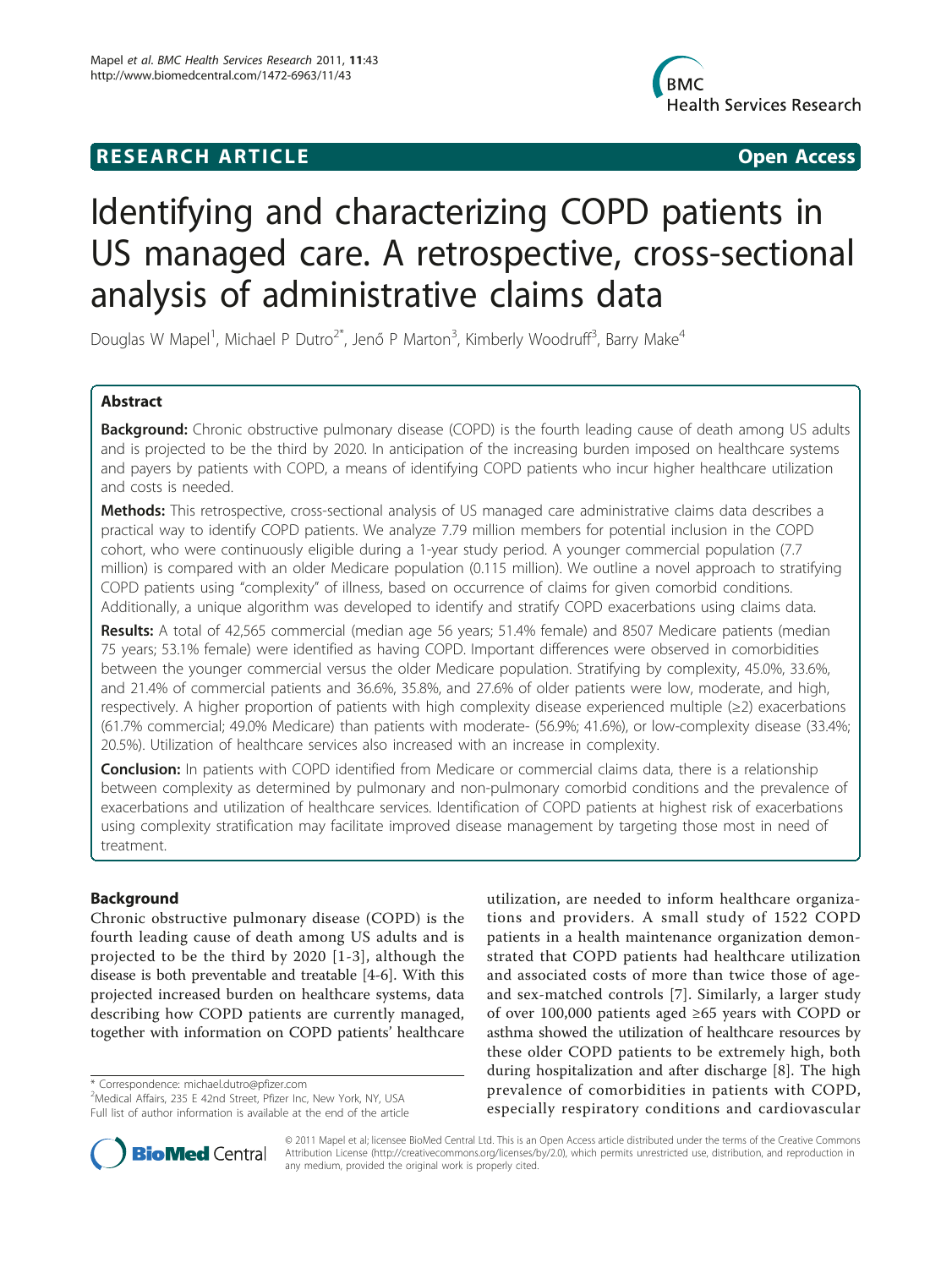disease, increases the morbidity associated with COPD [[9-11](#page-9-0)].

Because of the burden imposed on healthcare systems and payers by patients with COPD, a means of identifying COPD patients who have higher healthcare utilization and associated higher costs is needed. The identification and stratification of COPD patients at risk of complications might facilitate management of these patients, improve care, and reduce costs. Furthermore, since COPD exacerbations, especially those requiring hospitalization, account for significant healthcare utilization, a method to accurately document COPD exacerbations using claims data would be very useful. Finally, comparing an older Medicare population with a working age commercial population will provide important information on how age influences the healthcare utilization in patients with COPD.

The purpose of this project is to describe a unique methodology that identifies COPD patients in a large managed care database and documents their demographics, comorbid conditions, and COPD exacerbations. We stratified these COPD patients by means of a novel algorithm of disease complexity (high, moderate, low complexity), used as a proxy of disease severity, and then examined the relationship between complexity of illness and key indicators of healthcare utilization and exacerbations. Furthermore, data were analyzed based on age group to determine if there are differences in COPD patients of an older Medicare (generally ≥65 years of age) population and a younger employer-based (< 65 years) population.

## Methods

## Study design and data source

This was a retrospective, cross-sectional analysis of US managed care administrative claims data from multiple health plans during the one-year study period, July 1, 2004, to June 30, 2005. The study population was extracted from a dataset of 12.4 million covered lives maintained by PharMetrics Inc (Watertown, MA, USA) from 19 health plans across the US: 3.2 million from the Northeast, 6.4 million from the Midwest, 1.8 million from the South, and 0.7 million from the West. The plans varied in size: 6 were <200,000 covered lives, 9 were between 200,001 and 1 million covered lives, and 4 were over 1 million covered lives. We evaluated the 7.79 million members who were continuously eligible during the study period for potential inclusion in the COPD cohort.

As differences likely exist between older and younger individuals, data from Medicare plans were evaluated separately from commercial health plans. The commercial population represented the employer-based managed care product offerings of Health Maintenance Organization, Preferred Provider Organization, and Point of Service plans. Due to the fragmentation of healthcare claims for the population aged older than 64 years, these patients were only included in Medicare analyses if they were continuously enrolled in a Medicare Risk product for the entire time span once becoming 65 years old.

## Identification of patients with COPD

Patients were identified as having COPD if they were aged  $\geq$ 40 years and had *any* one of the following:

1. One inpatient hospitalization or one emergency room encounter with a COPD diagnosis (491.x [chronic bronchitis], 492.x [emphysema], or 496 [chronic airway obstruction]) listed in any position as a discharge diagnosis; or

2. Two professional claims, with different dates of services, with a COPD diagnosis listed in any position; or

3. A COPD-related surgical procedure (e.g. lung volume reduction) listed on either a professional or facility claim.

## Population demographics and comorbid conditions

The age and gender were determined for patients identified with COPD from claims data. Comorbid conditions were determined if claims data included diagnostic, procedures, and services codes (2004 ICD-9 CM, CPT-4, and HCPCS codes, respectively) for predetermined conditions (see Additional Files) during the reporting period. Condition frequencies were determined for respiratory and for non-respiratory comorbid conditions.

#### **Complexity**

A claims-based classification of COPD complexity was created to serve as a surrogate for COPD disease severity. Comorbid respiratory conditions and medical procedures at any time during the study period were used to assign patients to one of three disease complexity levels (high, moderate, or low) based on selected diagnostic, procedures and services codes (2004 ICD-9, CPT-4, and HCPCS), as detailed in Additional File [1](#page-8-0). Examples of code descriptions that resulted in a patient being classified as high complexity include a claim for cor pulmonale, tuberculosis, or malignant neoplasm. Examples for moderate complexity include pneumonia, cyanosis, bronchoscopy or dependence on supplemental oxygen. If a COPD patient did not have any comorbid condition for high or moderate complexity (Additional Files), they were classified as low complexity.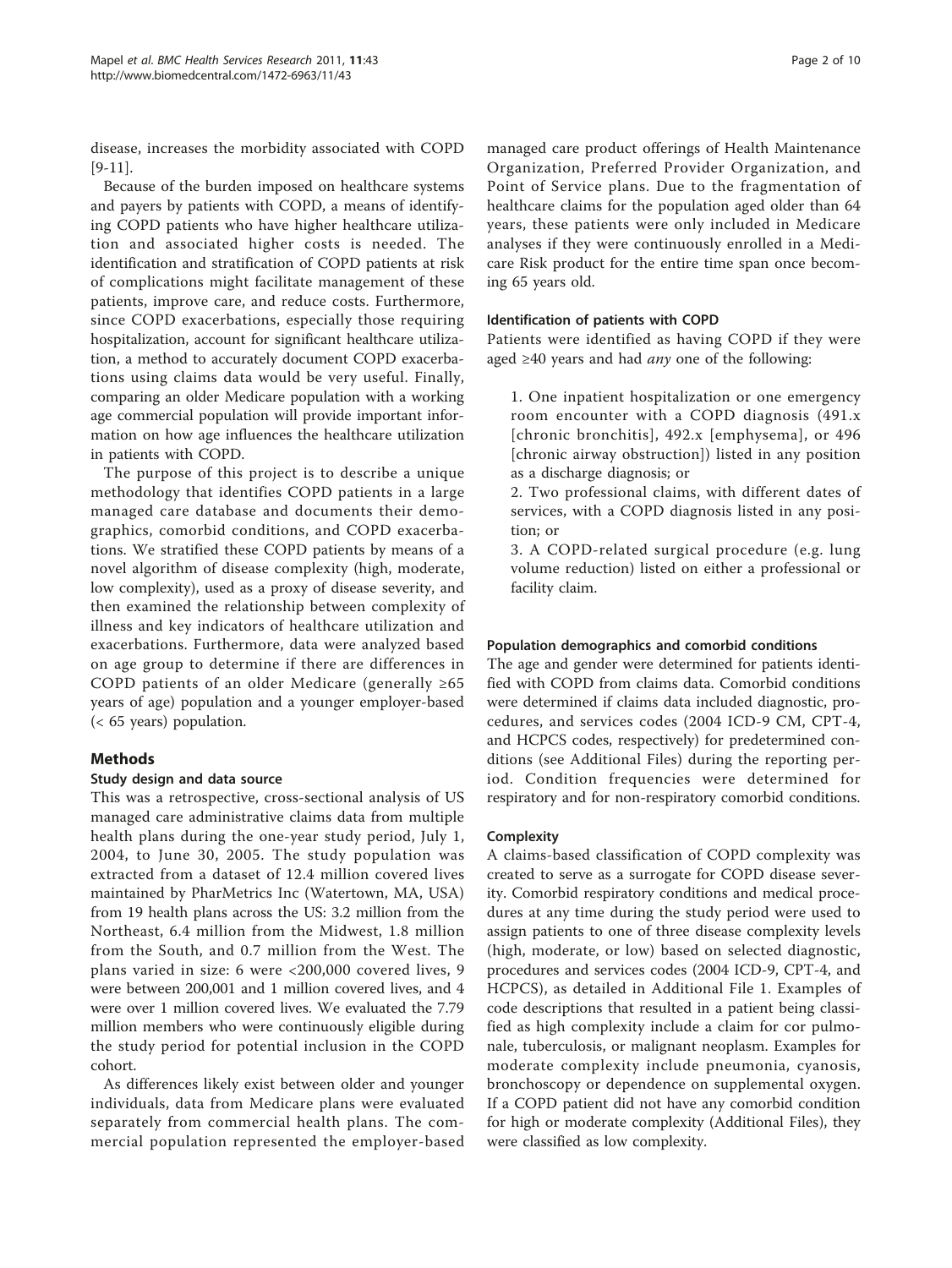## Table 1 Algorithm for identification and classification of exacerbations in COPD patients

Criteria for exacerbations and exacerbation types (ranked in decreasing severity):

1. Inpatient hospitalized exacerbation: an inpatient hospital stay with a primary diagnosis of COPD.

2. Emergency room visit exacerbation: an emergency room visit with a primary diagnosis of COPD.

3. Ambulatory exacerbation identified by qualifying diagnosis: an office or outpatient non-emergency room visit with any of the following diagnosis codes in the first position: 136.3, 466-466.19, 480-486, 487.0, 490, 491.21, 491.22, 493.02, 493.12, 493.22, 493.92, 494.1, 506.0-506.3, 507- 507.8, 511.0-511.1, 512-512.8, 517.1, 518.0, 518.81, 518.82, 518.84, 770.84.

4. Ambulatory exacerbation identified by qualifying drug therapy: a pharmacy claim for the following oral antibiotics commonly used for respiratory infections amoxicillin, beta-lactamase inhibitors, second or third-generation cephalosporins, macrolides, or doxycycline) or a claim for systemic steroids (oral, intramuscular, or intravenous).

#### Application:

1. Only 1 exacerbation is attributed to a patient during any 14-day period (window).

2. The 14-day period starts with the first claim for an exacerbation of any type.

3. If the patient meets the criteria for >1 exacerbation during this 14-day window, only a single exacerbation of the most severe type is recorded.

4. A new 14-day period is begun when a new exacerbation of any type occurs outside of the previous 14-day window.

#### Exacerbations

An algorithm was developed to identify and stratify COPD exacerbations using claims data (Table 1). Although there is controversy about the definition of a COPD exacerbation, the Global Initiative for Chronic Obstructive Lung Disease (GOLD) defines an exacerbation as: "an event in the natural course of the disease (COPD) characterized by a change in the patient's baseline dyspnea, cough and/or sputum that is beyond normal day-to-day variation, is acute in onset, and may warrant a change in regular medication" [[1\]](#page-8-0). An exacerbation in this study was defined, as outlined in Table 1, by either a primary diagnosis recorded by a medical provider and coded in claims or a medication for an oral antibiotic commonly used for respiratory infection, or systemic steroid received by a patient during any 14-day time period. Exacerbation severity was classified by site of care reflecting resource utilization.

Total exacerbations included exacerbations of any severity (inpatient, emergency room, ambulatory by qualifying diagnosis, or ambulatory supported by drug therapy). Exacerbation frequency is reported for both total and hospitalized exacerbations as percent of patients experiencing  $\geq 1$  exacerbation(s), percent of patients experiencing multiple  $(\geq 2)$  exacerbations, and number of exacerbations/COPD patient.

#### Utilization of healthcare services

The healthcare services assessed in this study included tests, procedures (including surgeries), and visits considered to be related with COPD (see Additional File [1\)](#page-8-0). The most common or relevant of these are included in this report. These services were identified based on 2004 CPT-4 and HCPCS codes collected in claims. Hospital admissions and emergency room visits for any reason were identified based on the presence of a facility claim for an inpatient hospital stay or an outpatient emergency room visit.

#### Data analysis

DTEC™software (Pfizer, New York, NY, USA, Version 3.3) was used to integrate administrative data and claims files, identify and stratify patients with COPD, as well as characterize demographics, comorbidities, and utilization of healthcare services. All of these analyses were specified prior to study initiation, and programmed in the software. These analyses, including the algorithms for COPD complexity stratification and exacerbation identification, were developed by a panel of experts that included pulmonologists, outcomes researchers and claims-based research consultants. They are based upon information from accepted guidelines [[1,](#page-8-0)[12\]](#page-9-0) but also incorporate previous experiences of the panel in claims-based research. While DTEC™, a proprietary software program, was used for this analysis, the algorithms for COPD disease identification and stratification included in the software are specifically outlined and included in the body of this article or Additional File [1](#page-8-0) so that they may be used in other claims querying systems.

Claims data during the 12-month study period were analyzed, and are presented as means with standard deviations. Categorical data are presented as numbers and percentages. Mean data were compared using the Student's t-test for normally distributed values and the Wilcoxon rank-sum test for non-normally distributed values. Categorical data were compared between commercial and Medicare populations before stratifying for complexity, using Chi-square test. Data were analyzed using GraphPad Prism® statistical software (version 5.0 for Windows; GraphPad Software Inc., CA, USA). Because of large sample sizes a p-value of 0.01 was designated as being statistically significant for all comparisons. The database was compiled in accordance with all aspects of the Health Information Portability and Accountability Act (HIPAA) of 1996.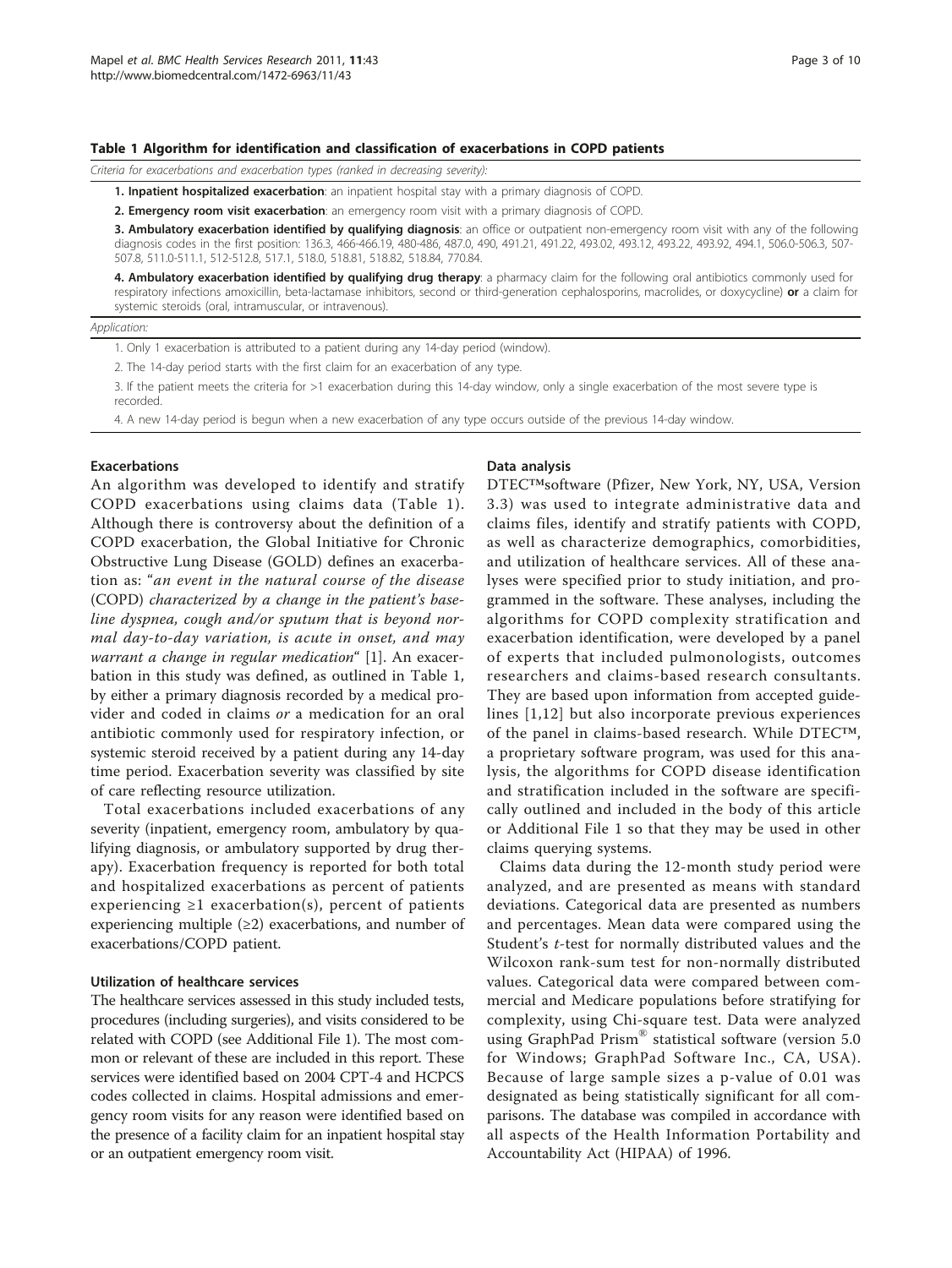## Results

## Population characteristics

Eligible patients from the commercial or Medicare cohorts were identified as having COPD, and then stratified by complexity as shown in Figure 1. From the 7,671,018 health plan members in the commercial dataset, 42,565 (0.55%) met the criteria for COPD (Table [2](#page-4-0)). The median age was 56 years and 51.4% of patients were female. From the 115,652 health plan members in the Medicare dataset, 8,507 (7.4%) were identified as having COPD. In this dataset, the median age was 75 years and 53.1% were female. Although over half of both cohorts were classified with moderate- or high complexity disease, a larger proportion of the older Medicare cohort were classified as either high or moderate complexity (63.4%) compared with the younger commercial cohort (55.0%). This was mostly due to a higher percentage of high complexity patients in the Medicare cohort (Table [2\)](#page-4-0).

## Comparison of the commercial and Medicare COPD populations

Specific differences were identified in the prevalence of comorbid conditions between the commercial and Medicare data sets (Table [3\)](#page-5-0). For example, most cardiovascular complications were significantly less common in the younger commercial cohort than the older Medicare



cohort, including hypertension, ischemic heart disease, and heart failure. Those in the younger commercial cohort were significantly more likely to have episodes of upper respiratory tract complaints including allergic rhinitis and sinusitis compared with the older Medicare cohort, who were more likely to be diagnosed with pneumonia. Furthermore, a significantly higher proportion of patients in the younger commercial database compared with the older Medicare dataset were documented to have current tobacco use during the study period.

Most COPD patients in both the younger commercial cohort and the older Medicare cohort experienced at least 1 exacerbation during the study period (Table [4](#page-5-0)). Patients in the commercial cohort were more likely than Medicare members to experience an exacerbation of any type (commercial 70.6% and Medicare 61.0%), and the number of exacerbations per-patient in the commercial population was higher than in the Medicare population (2.13 vs. 1.58 per patient per year). However, patients in the older Medicare group were more likely than commercial patients to experience an exacerbation that led to hospitalization (19.4% vs. 13.9%). Furthermore, Medicare patients had more hospitalized exacerbations (0.25 per patient per year) than commercial patients (0.17 per patient per year). Multiple exacerbations  $(≥2)$  occurred more commonly in commercial patients (47.3% of commercial patients and 35.9% of Medicare patients), but multiple hospitalized exacerbations occurred in 2.3% and 3.6% of patients in each group, respectively.

Important differences were identified in health service utilization between cohorts (Table [4\)](#page-5-0). While nearly all of both populations experienced at least 1 office visit consultation, Medicare patients were significantly more likely to have been hospitalized for any reason than commercial patients. Although standard chest X-ray, ECG's, chest/thorax CT/MRIs, and heart echo exams were more likely in Medicare patients, more of the younger commercial patients had pulmonary function testing, cardiac catheterization/coronary angiography, and outpatient respiratory therapy. Only 39.0% of the total cohort had pulmonary function testing during the study period (40.0% commercial vs. 33.2% Medicare).

## COPD exacerbations and health service utilization by disease complexity

Evaluation of exacerbations by complexity group demonstrates a general increase in the percentage of patients experiencing total exacerbations and hospitalized exacerbations with increasing disease complexity in both age cohorts (Figure [2](#page-6-0)). In addition, a higher proportion of patients with high complexity disease in both data sets experienced multiple  $(\geq 2)$  exacerbations (61.7%)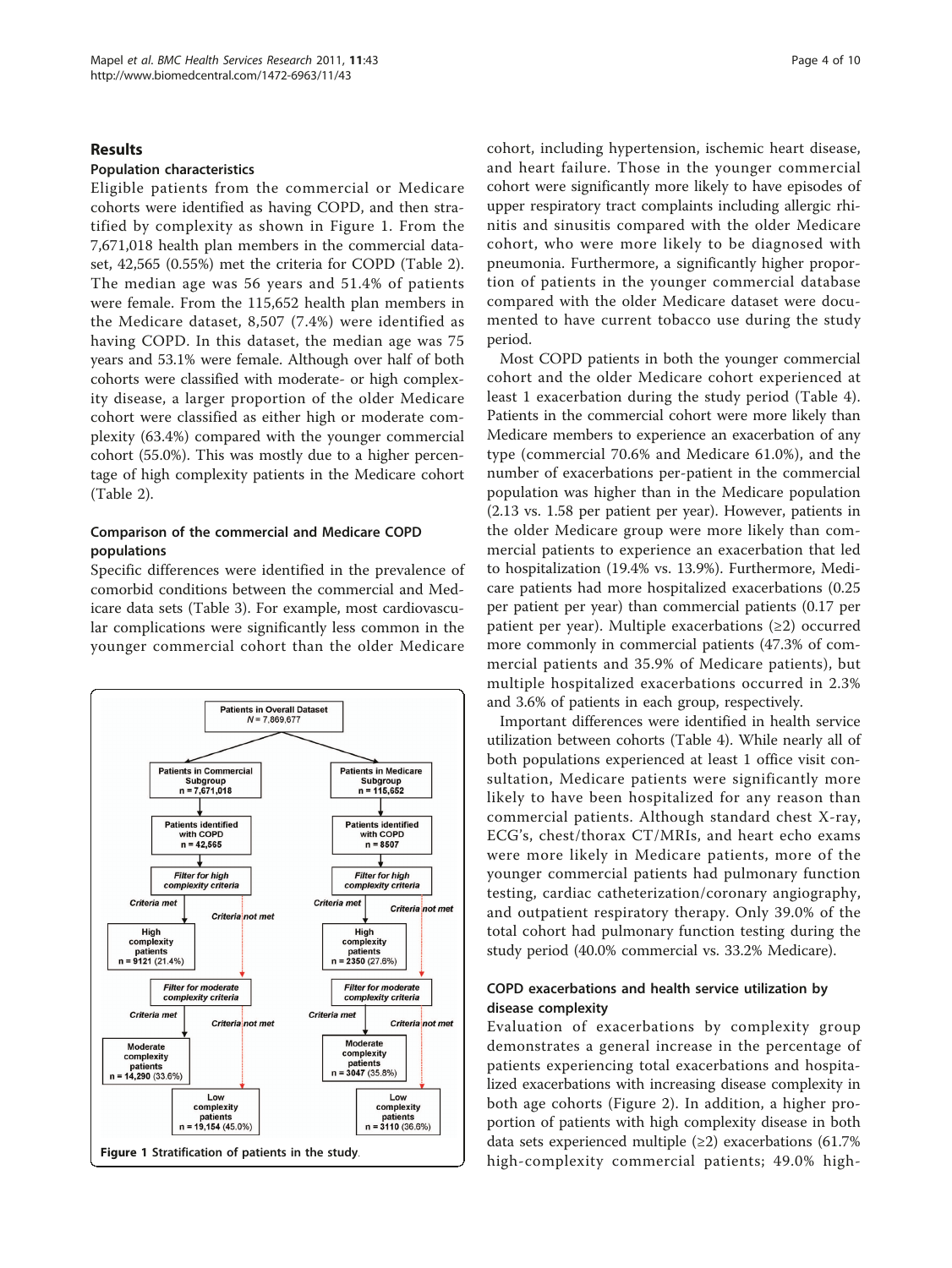|                       | Commercial dataset              |                           |                          |                          | Medicare dataset |                         |                         |                         |
|-----------------------|---------------------------------|---------------------------|--------------------------|--------------------------|------------------|-------------------------|-------------------------|-------------------------|
|                       | All<br>patients                 | Low<br>complexity         | Moderate<br>complexity   | High<br>complexity       | All<br>patients  | Low<br>complexity       | Moderate<br>complexity  | High<br>complexity      |
|                       | $(n =$<br>42,565)               | $(n = 19, 154)$<br>45.0%) | $(n = 14,290;$<br>33.6%) | $(n = 9, 121)$<br>21.4%) | $(n =$<br>8,507) | $(n = 3, 110;$<br>36.6% | $(n = 3,047;$<br>35.8%) | $(n = 2,350;$<br>27.6%) |
| Parameter             |                                 |                           |                          |                          |                  |                         |                         |                         |
| Age, years            |                                 |                           |                          |                          |                  |                         |                         |                         |
| Median                | 56                              | 56                        | 57                       | 57                       | 75               | 75                      | 75                      | 75                      |
|                       | Age categories, n (% of column) |                           |                          |                          |                  |                         |                         |                         |
| $40 - 44$<br>years    | 2,960(7.0)                      | 1,471 (7.68)              | 917(6.42)                | 572 (6.27)               | 15(0.2)          | 2(0.1)                  | 10(0.3)                 | 3(0.1)                  |
| 45-54<br>years        | 14.432<br>(33.9)                | $6,704$ $(35.0)$          | 4,817 (33.7)             | 2,911 (31.9)             | 125(1.5)         | 40(1.3)                 | 41(1.3)                 | 44 (1.9)                |
| 55-64<br>years        | 25,173<br>(59.1)                | 10,979 (57.3)             | 8,556 (59.9)             | 5,638 (61.8)             | 460 (5.4)        | 134(4.3)                | 171(5.6)                | 155(6.6)                |
| 65-74<br>years        | 0(0)                            | 0(0)                      | 0(0)                     | 0(0)                     | 3,367<br>(39.6)  | 1,295(41.6)             | 1,176 (38.6)            | 896 (38.1)              |
| 75-84<br>years        | 0(0)                            | 0(0)                      | 0(0)                     | 0(0)                     | 3,625<br>(42.6)  | 1,324 (42.6)            | 1,296 (42.5)            | 1,005 (42.8)            |
| $\geq 85$<br>years    | 0(0)                            | 0(0)                      | 0(0)                     | 0(0)                     | 915 (10.8)       | 315(10.1)               | 353 (11.6)              | 247 (10.5)              |
| Gender (%, of column) |                                 |                           |                          |                          |                  |                         |                         |                         |
| Female                | 51.4                            | 49.2                      | 54.7                     | 50.7                     | 53.1             | 53.6                    | 54.2                    | 51.2                    |

<span id="page-4-0"></span>

| Table 2 Demographic characteristics for the commercial and Medicare data sets, stratified by complexity |  |  |  |
|---------------------------------------------------------------------------------------------------------|--|--|--|
|---------------------------------------------------------------------------------------------------------|--|--|--|

complexity Medicare) than patients with moderate- (commercial 56.9%, Medicare 41.6%) or low-complexity disease (commercial 33.4%, Medicare 20.5%), highlighting the relationship between complexity and exacerbations. In addition, for both the commercial and Medicare data sets, high-complexity patients had higher numbers of exacerbations per patient (mean 3.08 commercial patients; 2.22 Medicare patients) compared with moderate (commercial 2.47; Medicare 1.76) or low (commercial 1.40; Medicare 0.91) complexity. The majority of patients experiencing multiple  $(\geq 2)$  exacerbations requiring hospitalization were classified as high complexity (7.9% high complexity commercial patients; 10.6% Medicare), with ≤2% of moderate-complexity patients (1.8% and 2.1%) and <1% of low-complexity patients (0% and 0.01%), respectively.

Utilization of healthcare services was also observed to increase with an increase in complexity (Table [5](#page-7-0)). Highcomplexity patients had more than twice the pulmonary function tests per-patient compared with low-complexity patients, in both data sets. Patients with high complexity illness had more office/consultation visits than those with low complexity illness (5.7 more office/consultations in the commercial group and 3.6 more in the Medicare data set).

## **Discussion**

This large, retrospective, cross-sectional analysis of US managed care administrative claims data describes a practical method to identify COPD patients using claims

data. Furthermore, this methodology defines the complexity of their illness as a proxy of disease severity, and documents their exacerbations. The finding of a progressive increase in the prevalence of COPD exacerbations and utilization of health services for COPD patients from low to moderate to high complexity in both the commercial and Medicare data sets validates the utility of the complexity algorithm. Patients with COPD classified as high complexity had the highest health services utilization and were most likely to experience an exacerbation.

#### Comorbid conditions

Our complexity classification was derived based on claims identifying selected comorbid conditions or medical procedures. Patients with COPD are typically thought to have comorbid diseases and conditions that contribute to the high burden of their disease [[7](#page-9-0),[10](#page-9-0),[13](#page-9-0),[14](#page-9-0)]. Our data highlight that 4-27% of COPD patients had a respiratory comorbid condition, but up to 72% had a non-respiratory comorbid condition. Consequently over half of both age cohorts were stratified as moderate or high complexity. Our findings concur with other data [[7](#page-9-0),[10](#page-9-0)], highlighting the high incidence of comorbidities in COPD patients. For example a study of 200 patients showed that patients with COPD had an average of 3.7 chronic medical conditions (including lung disease), compared with 1.8 chronic medical conditions for the controls [\[7](#page-9-0)]. Furthermore, a review by Sin et al., highlighted that a large proportion of patients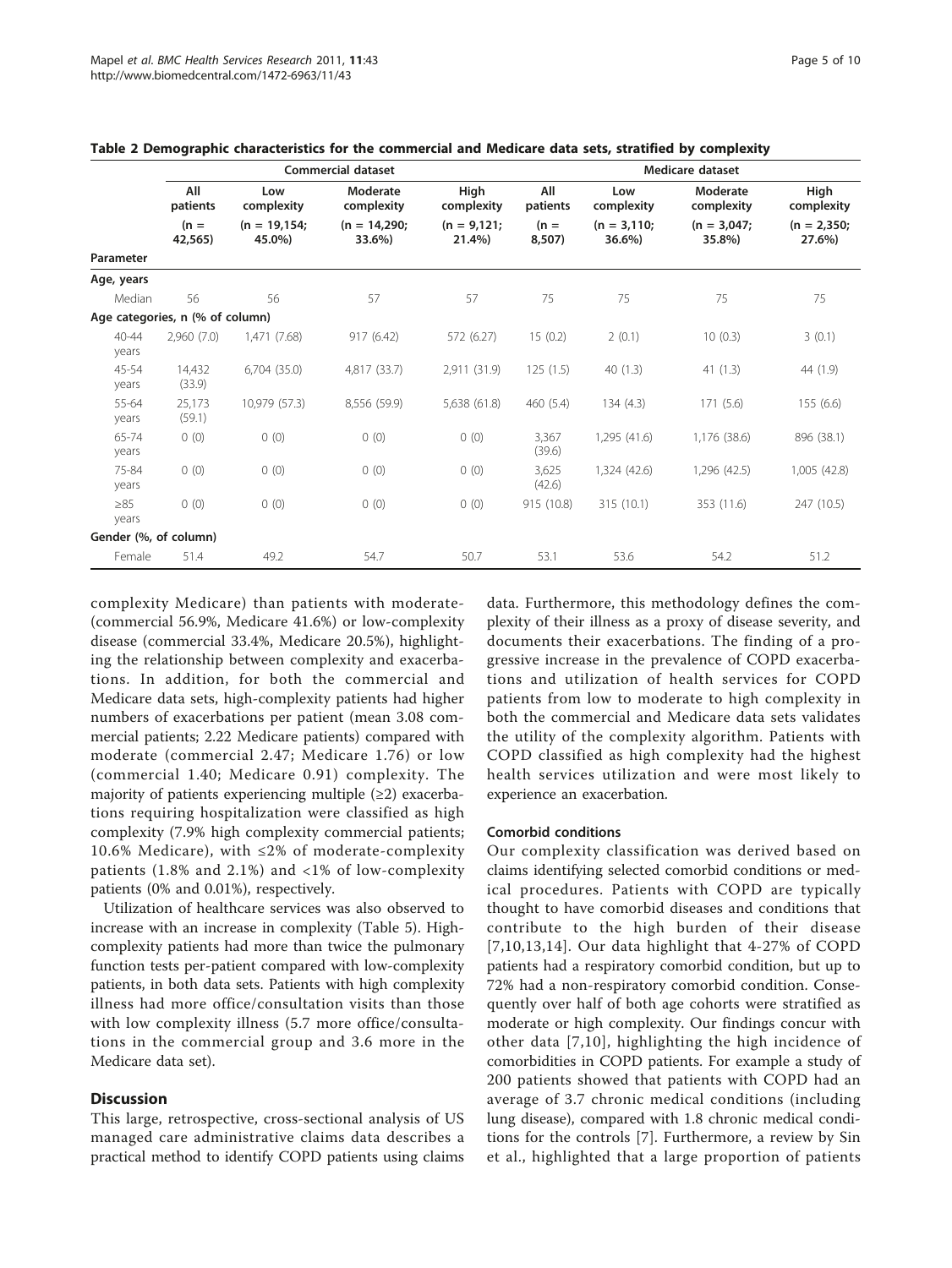<span id="page-5-0"></span>Table 3 Prevalence (%) of comorbid conditions in COPD

| patients from commercial and Medicare data sets* |                                         |                                      |  |  |
|--------------------------------------------------|-----------------------------------------|--------------------------------------|--|--|
|                                                  | Commercial<br>dataset<br>$(n = 42,565)$ | Medicare<br>dataset<br>$(n = 8,507)$ |  |  |
| Respiratory, %                                   |                                         |                                      |  |  |
| Asthma                                           | 27.1                                    | 21.3                                 |  |  |
| Sinusitis                                        | 21.2                                    | 8.4                                  |  |  |
| Current tobacco use                              | 19.0                                    | 7.5                                  |  |  |
| Pneumonia                                        | 18.8                                    | 26.3                                 |  |  |
| Allergic rhinitis                                | 12.9                                    | 6.8                                  |  |  |
| Sleep apnea                                      | 12.5                                    | 5.9                                  |  |  |
| Respiratory failure                              | 8.0                                     | 13.0                                 |  |  |
| Pleurisy/pleural effusion                        | 7.5                                     | 11.6                                 |  |  |
| Pulmonary edema                                  | 5.7                                     | 11.2                                 |  |  |
| Pulmonary heart disease                          | 4.2                                     | 7.0                                  |  |  |
| Respiratory tract cancer                         | 4.2                                     | 7.1                                  |  |  |
| Non-respiratory, %                               |                                         |                                      |  |  |
| Hypertension                                     | 55.2                                    | 71.6                                 |  |  |
| Dyslipidemia                                     | 48.2                                    | 47.3                                 |  |  |
| Ischemic heart disease/angina                    | 26.5                                    | 44.7                                 |  |  |
| <b>Diabetes</b>                                  | 21.9                                    | 28.8                                 |  |  |
| Heart rhythm conduction<br>disturbance           | 20.4                                    | 38.9                                 |  |  |
| Depression                                       | 14.5                                    | 9.4                                  |  |  |
| Heart failure                                    | 14.4                                    | 33.8                                 |  |  |
| Kidney disease/abnormal kidney<br>function       | 11.5                                    | 21.9                                 |  |  |
| Obesity                                          | 8.2                                     | 4.8                                  |  |  |
| Cerebrovascular disease                          | 9.2                                     | 20.5                                 |  |  |
| Osteoporosis/decreased bone<br>density           | 5.7                                     | 11.7                                 |  |  |
| Myocardial Infarction (new or<br>history)        | 4.1                                     | 7.1                                  |  |  |

\*All of the differences comparing prevalence of comorbid conditions between commercial and Medicare populations were significant ( $p < 0.01$ ), using twotailed, chi-squared analysis, except for those indicated by italic text.

with COPD have comorbid cardiovascular disease, depression, muscle wasting, reduced fat-free mass, osteopenia, and chronic infections [\[10](#page-9-0)].

Comorbidities in COPD patients contribute towards the high morbidity and mortality [\[14](#page-9-0)]. In particular, cardiovascular disease is a common cause of death in COPD patients [\[15](#page-9-0)-[17\]](#page-9-0), with co-prevalence estimates in COPD patients of 43% (mean age 68.8 years [[14\]](#page-9-0)) and 45% (mean age 67.5 years [[7](#page-9-0)]). In the present study, similar prevalence estimates for key cardiovascular disease risk factors were found in commercial patients (median age 56 years), although higher prevalence in older patients, with 72% of the Medicare cohort (median age 75 years) having comorbid hypertension and 47% having dyslipidemia. In addition, heart failure (HF) is a risk factor for mortality in COPD patients, and particularly in those experiencing an exacerbation [[14,18](#page-9-0)]. In

| Table 4 Prevalence $(\%)$ of patients experiencing $\geq 1$ |  |
|-------------------------------------------------------------|--|
| exacerbation and health services utilization among COPD     |  |
| patients in the commercial and Medicare datasets*           |  |

| Parameter,                                                       | Commercial<br>dataset<br>$(n = 42,565)$ | Medicare<br>dataset<br>$(n =$<br>8,507) |
|------------------------------------------------------------------|-----------------------------------------|-----------------------------------------|
| <b>Exacerbations</b>                                             |                                         |                                         |
| Inpatient hospitalization                                        | 13.9                                    | 19.4                                    |
| FR visit exacerbation                                            | 4.5                                     | 4.5                                     |
| Ambulatory exacerbations, with<br>qualifying diagnosis           | 35.6                                    | 27.6                                    |
| Ambulatory exacerbations supported<br>by qualifying drug therapy | 49.6                                    | 34.0                                    |
| Total exacerbations (any of the above<br>types)                  | 70.6                                    | 61.0                                    |
| <b>Health services</b>                                           |                                         |                                         |
| Hospitalization (any reason)                                     | 39.2                                    | 52.9                                    |
| Office consultation/visit                                        | 98.7                                    | 96.4                                    |
| Standard chest X-rays                                            | 73.1                                    | 74.8                                    |
| Electrocardiogram                                                | 56.9                                    | 68.9                                    |
| Pulmonary function testing                                       | 40.0                                    | 33.2                                    |
| Respiratory-related equipment/supplies                           | 26.0                                    | 35.7                                    |
| Heart echo exam                                                  | 25.8                                    | 40.1                                    |
| Chest/thorax CT/MRI                                              | 23.6                                    | 26.6                                    |
| Cardiovascular stress test                                       | 19.2                                    | 19.2                                    |
| Respiratory/inhalation therapy                                   | 19.1                                    | 14.9                                    |
| Cardiac catheterization/coronary<br>angiography                  | 9.3                                     | 8.0                                     |
| Bone density study                                               | 7.8                                     | 7.6                                     |
| Sleep studies                                                    | 5.4                                     | 2.0                                     |
| Disease management program                                       | 4.1                                     | $\Omega$                                |
| Bronchoscopy                                                     | 3.9                                     | 3.6                                     |

\*All of the differences comparing prevalence of comorbid conditions between commercial and Medicare populations were significant ( $p < 0.01$ ), using twotailed, chi-squared analysis, except for those indicated by italic text.

the present study nearly 40% of the older Medicare cohort had HF, a proportion in agreement with a study of a similarly aged population among whom 40% had HF [[18\]](#page-9-0).

#### Exacerbations

Our study describes a practical way to identify COPD exacerbations using claims data, and to classify them by site of care. In the current study the majority of patients, regardless of age, experienced COPD exacerbations, which often involved hospitalization or an emergency room visit. Others have used healthcare utilization to define the staging of COPD exacerbations, in order to incorporate those parameters considered most appropriate to base sub-classification [[19](#page-9-0)]. Indeed, classification of an exacerbation as mild, moderate, or severe was deemed to be strongly related to the patient's underlying condition [\[19\]](#page-9-0). Accordingly, for a patient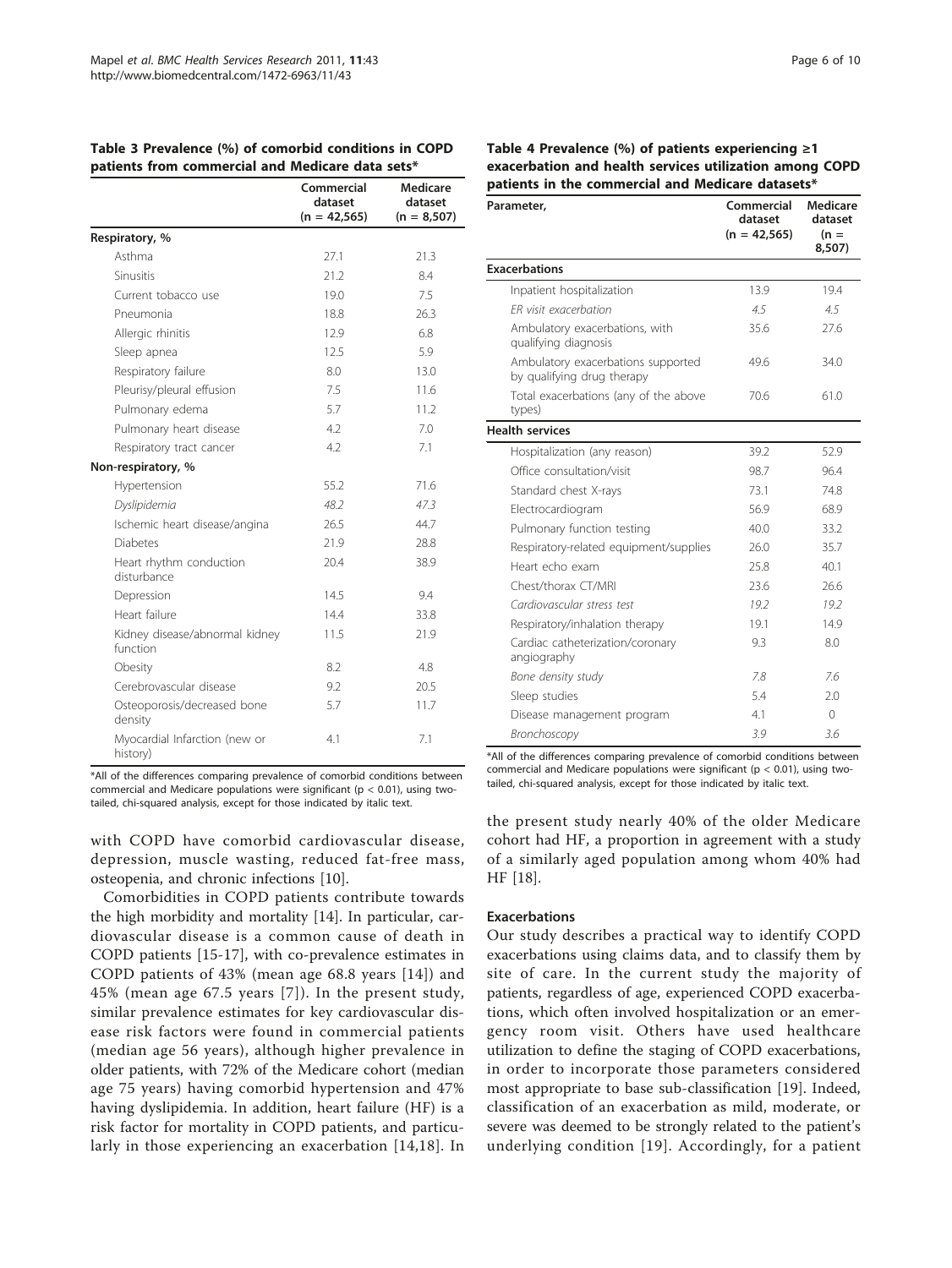<span id="page-6-0"></span>

with severe COPD just a small change in lung function may present as a moderate-to-severe exacerbation because it necessitates physician intervention and increased healthcare utilization [[19](#page-9-0)]. We stratified exacerbations by the site of care (inpatient hospitalization, emergency room visit, and ambulatory exacerbations), which enabled more detailed information regarding the patients' site of healthcare utilization to be accounted for. This is also somewhat similar to symptom-based classification of exacerbations often used in clinical trials which capture patients whose condition has changed enough to require a change in treatment, an emergency room visit, or hospitalization.

Patients in the older Medicare cohort were more likely to have moderate- or high complexity illness compared with the younger commercial dataset. This might be expected, as lung function and general health declines with age [[20,21](#page-9-0)]. Our data also highlight that these patients qualified as high complexity were more likely to have multiple exacerbations and exacerbations requiring hospitalization compared with those of moderate or low complexity. As data were de-identified, it was not

possible to confirm exacerbation information with corresponding medical records or clinical observations in this analysis. However, by distinguishing these high-risk patients from the overall COPD population, it might be ultimately possible to specifically target high-risk patients to limit the severity of their exacerbations with appropriate adjustment of therapy and/or monitoring of their comorbid conditions.

Although this study did not evaluate healthcare costs, the data generated could be used for future economic analyses and modeling. Others have reported the economic burden that exacerbations place on the healthcare system. Indeed, the estimated costs of exacerbations have been found to vary widely across studies from approx. \$88 to \$7,757 per exacerbation (2007 US dollars) [[22\]](#page-9-0). Furthermore, exacerbations accounted for 35%-45% of the total per capita healthcare costs for COPD in one study, with costs increasing with severity of exacerbations [\[23\]](#page-9-0). Accordingly, investigating how actual or projected costs of COPD may change through identification of patients by exacerbations and subsequent stratification by complexity, as described in the present study, would be an interesting area to investigate further.

#### Utilization of healthcare services

We identified groups of COPD patients that are high users of healthcare services. For example, over half of the Medicare COPD patients and almost 40% of commercial COPD patients were hospitalized at least once for any reason in a 1-year period. Evidence of high outpatient utilization is characterized by the finding that virtually all patients in both populations (≥96%) had at least 1 office visit/consultation with a mean of over 10 per patient during the year. Furthermore, our method of stratifying patients found differential healthcare utilization; our high complexity patients had the highest health services utilization across almost all of the services monitored. As our method of stratifying patients to high and medium complexity was dependent on their comorbid conditions and the procedures they received, it is logical to expect that these patients had higher utilization compared with those of low complexity.

We do not know if our high complexity group had higher healthcare utilization in subsequent years, and this would be an important subject for future investigations. Interestingly, although GOLD guidelines state that lung function testing with spirometry is essential for the diagnosis and management of COPD, and indeed can provide a useful description of the severity of pathological changes in COPD [[1](#page-8-0)], less than half of the population had a pulmonary function test carried out during the study year.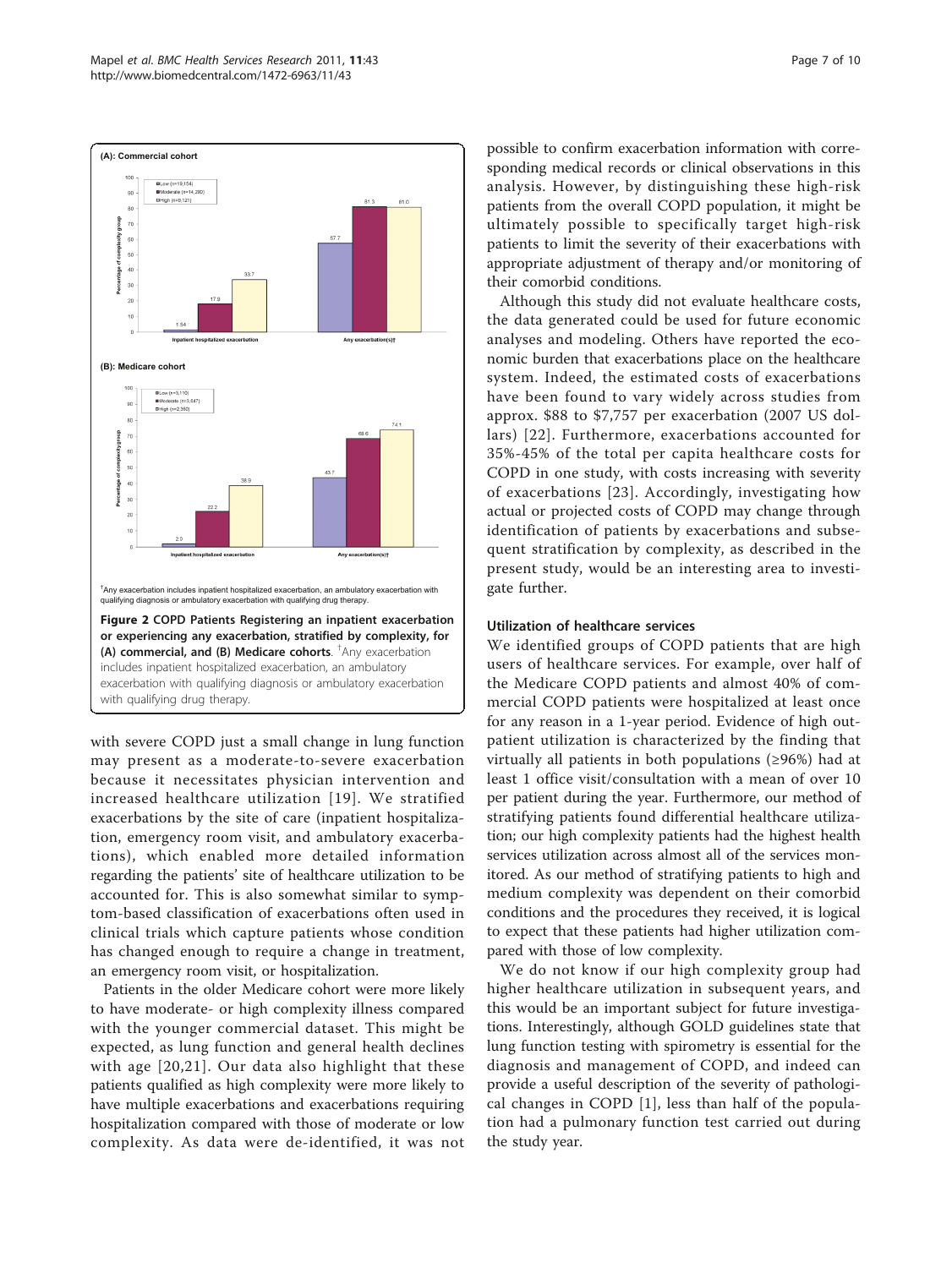<span id="page-7-0"></span>Table 5 Proportion (%) of COPD patients in the Medicare and Commercial Cohorts Using ≥1 healthcare services, and mean number of each form of health service utilized per COPD patient, stratified by complexity of illness

|                                                 |                           | <b>Commercial dataset</b> |                        | Medicare dataset        |                         |                         |  |
|-------------------------------------------------|---------------------------|---------------------------|------------------------|-------------------------|-------------------------|-------------------------|--|
| Service, % (mean per patient)                   | Low<br>complexity         | Moderate<br>complexity    | High<br>complexity     | Low<br>complexity       | Moderate<br>complexity  | High<br>complexity      |  |
|                                                 | $(n = 19, 154)$<br>45.0%) | $(n = 14,290;$<br>33.6%)  | $(n = 9,121;$<br>21.4% | $(n = 3, 110;$<br>36.6% | $(n = 3.047)$<br>35.8%) | $(n = 2,350;$<br>27.6%) |  |
| Office consultation/visit                       | 98.9                      | 98.6                      | 98.6                   | 97.3                    | 95.4                    | 96.4                    |  |
| Mean per patient                                | 9.41                      | 11.52                     | 15.06                  | 10.3                    | 10.9                    | 13.9                    |  |
| <b>Standard chest X-ray</b>                     | 62.7                      | 77.5                      | 88.0                   | 63.1                    | 74.5                    | 90.9                    |  |
| Mean per patient                                | 1.25                      | 2.45                      | 6.37                   | 1.3                     | 2.4                     | 6.3                     |  |
| Electrocardiogram                               | 50.6                      | 56.5                      | 71.0                   | 60.7                    | 66.3                    | 83.1                    |  |
| Mean per patient                                | 1.14                      | 1.57                      | 2.63                   | 1.6                     | 2.2                     | 3.9                     |  |
| <b>Pulmonary function</b>                       | 34.3                      | 40.4                      | 51.4                   | 26.7                    | 32.8                    | 42.5                    |  |
| Mean per patient                                | 1.02                      | 1.47                      | 2.33                   | 0.9                     | 1.3                     | 1.9                     |  |
| Respiratory-related equipment/<br>supplies      | 5.41                      | 36.0                      | 53.3                   | 8.52                    | 50.4                    | 52.5                    |  |
| Mean per patient                                | 0.27                      | 4.63                      | 8.63                   | 0.9                     | 9.5                     | 10.8                    |  |
| Heart echo exam                                 | 18.4                      | 25.5                      | 41.9                   | 29.4                    | 37.6                    | 57.7                    |  |
| Mean per patient                                | 0.68                      | 1.06                      | 2.00                   | 1.1                     | 1.5                     | 2.8                     |  |
| Chest/thorax CT/MRI                             | 11.4                      | 24.5                      | 47.8                   | 12.5                    | 23.6                    | 49.1                    |  |
| Mean per patient                                | 0.19                      | 0.42                      | 1.14                   | 0.2                     | 0.4                     | 1.0                     |  |
| Cardiovascular stress test                      | 18.7                      | 18.6                      | 21.3                   | 18.7                    | 17.8                    | 21.9                    |  |
| Mean per patient                                | 0.32                      | 0.32                      | 0.38                   | 0.3                     | 0.3                     | 0.4                     |  |
| Outpatient respiratory therapy<br>services      | 10.3                      | 25.7                      | 27.1                   | 4.95                    | 20.6                    | 20.7                    |  |
| Mean per patient                                | 0.16                      | 0.69                      | 1.00                   | 0.1                     | 1.3                     | 1.4                     |  |
| Cardiac catheterization/coronary<br>angiography | 7.48                      | 8.92                      | 13.8                   | 5.05                    | 7.68                    | 12.4                    |  |
| Mean per patient                                | 0.51                      | 0.61                      | 0.94                   | 0.3                     | 0.5                     | 0.8                     |  |
| Sleep studies                                   | 1.72                      | 4.43                      | 14.7                   | 0.35                    | 1.51                    | 4.68                    |  |
| Mean per patient                                | 0.03                      | 0.08                      | 0.31                   | $\Omega$                | $\bigcap$               | 0.1                     |  |
| Bronchoscopy                                    | 0.32                      | 2.88                      | 13.2                   | 0.16                    | 2.0                     | 10.1                    |  |
| Mean per patient                                | $\circ$                   | 0.07                      | 0.35                   | $\circ$                 | $\circ$                 | 0.2                     |  |

Our data should be interpreted in light of some important limitations. These analyses are retrospective and descriptive in nature; there were no control groups. The large sample sizes resulted in statistically significant differences between cohorts that may not be clinically significant. However, we adjusted for the large sample size by defining significance as  $p < 0.01$ , rather than the conventional level of  $p < 0.05$ . Administrative claims data are primarily generated for reimbursement purposes rather than research purposes. Consequently, the accuracy of claims data is dependent on the precision and timing of the coding associated with their use. As such, some comorbid conditions, such as obesity and tobacco use, are often under-reported in claims data and likely are under-reported here as well. Furthermore, confusion over the differential diagnosis of asthma and COPD could have led to some patients in our COPD

cohorts who actually had asthma rather than COPD. In fact, at least 1 claim with a diagnosis of asthma was recorded in 27% and 21% of the commercial and Medicare COPD cohorts, respectively. Findings of cross-sectional studies have shown a similar overlap of up to 30% between people who have a clinical diagnosis of COPD and asthma [[24\]](#page-9-0). While some of these claims could represent coexisting asthma and COPD, the potential for diagnosis coding errors needs to be taken into consideration. The possibility that other respiratory conditions, such as bronchiectases, hypoventilation-obesity, or overlap syndrome, were miscoded as COPD should also be considered. Furthermore, there is a possibility that asthma attacks were miscoded as COPD exacerbations. Because the study period was limited to 1 year, it is possible for the data to provide false positives or negatives in the population selection criteria and overstate or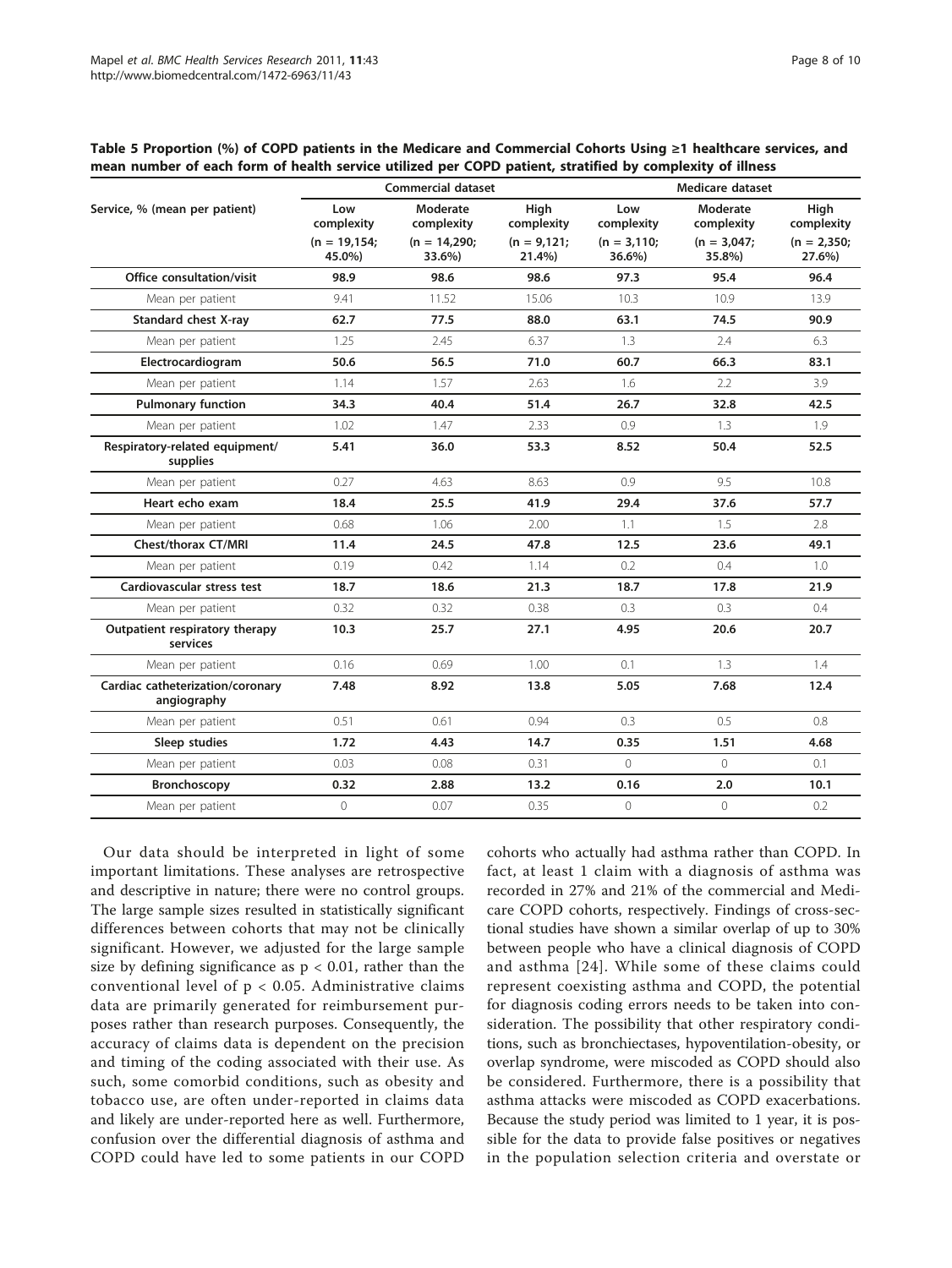<span id="page-8-0"></span>understate the clinical severity of the disease being considered. In this case, individuals with COPD who did not have COPD-related claims within the observation period are not included in the analysis. Since these patients are likely to have less severe disease, this would result in the overall prevalence of COPD being understated, while the burden per patient with COPD overstated. On the other hand, because patients had to be continuously enrolled during the entire study year to be eligible for inclusion in this cross-sectional analysis, those who either left their health plan or died were excluded from the analysis. Excluding those who died could have removed those who were most ill and utilized the most healthcare resources. This could be especially important in the elderly cohort.

It is also possible that differences in exacerbations and healthcare utilization between different groups could be due to unrecognized confounders, such as duration of COPD, current smoking status, and type and duration of medication use. In addition, given that the study was a cross-sectional analysis, no cause and effect analyses could be conducted. We broadly compared an older Medicare population with a younger employer-based commercial population, although 7% of the Medicare population was <65 years and we were unable to extract these patients from the data set. However, as over 90% of the patients were ≥65 years we feel our observations provide useful information on how age influences the burden of COPD on managed care resources

Despite these limitations, the methodology presented here provides a practical way for healthcare providers to identify and stratify COPD patients and identify those experiencing exacerbations within a large managed care database. In turn, this might help healthcare providers prioritize patients at risk for future exacerbations and resource utilization, to help ensure that those COPD patients with the greatest need for close monitoring receive optimal care.

#### **Conclusions**

We present a unique and practical method for identifying patients with COPD, determining disease severity as "complexity of illness" - and documenting exacerbations using claims data. Our data highlight important differences in comorbidities, exacerbations, and healthcare utilizations in older (aged ≥65 years) compared with younger (aged <65 years) COPD patients. Furthermore, by stratifying COPD patients based on diagnostic, procedures, and services codes, we have demonstrated that patients stratified as having high- or moderate complexity disease experienced a higher number of exacerbations than those with low complexity disease. Additionally, by stratifying by complexity of illness we

show linearity between complexity of illness and utilization of healthcare services and hospitalizations.

Identification of COPD patients at higher risk of complications using complexity stratification and/or identifying those experiencing exacerbations may serve to improve patient management, and ultimately reduce the burden of disease to the patient, and to the healthcare systems supporting them.

## **Disclosure**

Parts of these data were presented as a poster at the American Thoracic Society 103<sup>rd</sup> International Conference, May 22, 2007, San Francisco, CA, USA.

## Additional material

[Additional file 1: C](http://www.biomedcentral.com/content/supplementary/1472-6963-11-43-S1.PDF)lassifying COPD patients by complexity of illness. 1A: The analysis included the following comorbid conditions and health care services that were predetermined and evaluated by the presence of diagnostic, procedures, and services codes (2004 ICD-9 CM, CPT-4, and HCPCS codes). Diagnosis codes used to define COPD complexity level. 1B: Comorbid respiratory conditions and medical procedures at any time during the 1-year study period (July 1, 2004, to June 30, 2005) (see Additional File 1A) were used to assign patients to 1 of 3 disease complexity levels (high, moderate, or low) based on selected diagnostic, procedures and services codes (2004 ICD-9, CPT-4, and HCPCS), as detailed. If a COPD patient did not have any comorbid condition for high or moderate complexity, they were classified as low complexity.

#### Acknowledgements

This study was sponsored by Pfizer Inc. Editorial support was provided by Karen Burrows and Jon Edwards of UBC Scientific Solutions and funded by Pfizer Inc.

#### Author details

<sup>1</sup>Lovelace Clinic Foundation, Medical 2309 Renard Place SE, Suite 103 Albuquerque, NM, USA. <sup>2</sup>Medical Affairs, 235 E 42nd Street, Pfizer Inc, New York, NY, USA. <sup>3</sup>Global Health Economic and Outcomes Research, 235 E 42nd Street, Pfizer Inc, New York, NY, USA. <sup>4</sup>National Jewish Health, 1400 Jackson Street, Denver, CO, USA.

#### Authors' contributions

All authors participated in the design of the study, and contributed to drafting the manuscript. All authors read and approved the final manuscript.

#### Competing interests

Dr. Mapel was a paid consultant to Pfizer Inc in connection with conduct of the analysis and development of the manuscript. Dr. Mapel has served as a consultant to and received research funding from Pfizer Pharmaceuticals, GlaxoSmithKline, and AstraZeneca. Drs. Woodruff, Marton, and Dutro, are employees of, and own stock in Pfizer Inc. Dr. Make has participated in advisory boards and received honoraria for speaking from Pfizer Inc within the past five years.

#### Received: 25 May 2010 Accepted: 23 February 2011 Published: 23 February 2011

#### References

Global Initiative for Chronic Obstructive Lung Disease (GOLD): Global strategy for the diagnosis, management, and prevention of chronic obstructive pulmonary disease. (Updated 2009).[\[http://www.goldcopd.](http://www.goldcopd.org/) [org/](http://www.goldcopd.org/)], Accessed January 13, 2011.